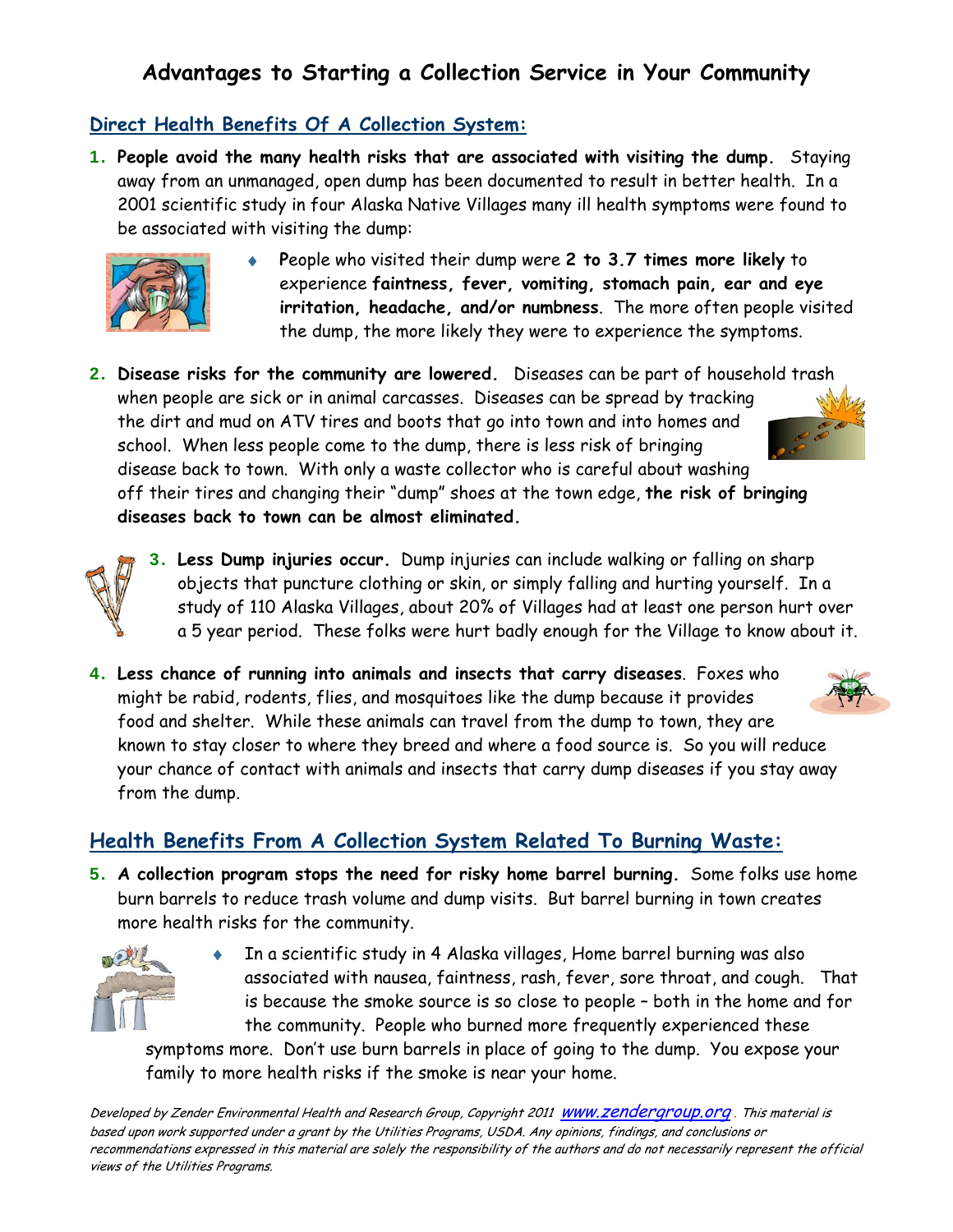6. **People don't have to breathe concentrated toxic dump smoke** when they stay away from the dump. The further away you are from the

smoke source, the safer the smoke. That is because the smoke gets mixed with air. The highest known direct health risk from dumps is breathing smoke from un-separated garbage. This smoke is highly toxic. Depending on the wind and distance to town, people may still breathe smoke from the dump. Then it is still a significant health risk. But you reduce the risk when you stay as far away as possible.

**Health, Financial, And Environmental Benefits Of Having A Collection System That Are Related To Dump Management:**

**When less people come to the dump, the dumpsite is managed better.** Only the waste collector unloads the trash. And they know where to unload it so the dump is cleaner. This means:

- 7. **Less dump spreading/expansion** to rivers and town and berry grounds. With a single person unloading trash that is dumped in a mound from the collection cart/dumpster, trash is piled higher and closer together. The collector can unload in the intended area.
- A greater buffer between the dump and important areas is left. This buffer **of plants and soil filters out a portion of dump contaminants** when the dump drains from melt, flooding, and waste and land degradation**. So less dump spreading means less contamination, less closure costs, more landfill space, more time to find funding to address problems.**
	- 8. **Cleaner and safer dump road and town roads to the dump.** The collector can use a closed cart or be careful that litter does not fly out along the way to the dump. They are paid to drive all the way to the dump to unload. This helps keep children safer and the community clean.
- 9. **Cleaner and safer access in the dump.** When residents have to go to the dump, it is safer for them to visit, and easier to access. **Tires don't get ruined and less chance to track in diseases to town.**

10. **The dump is less expensive to maintain.** With just one person dumping wastes, the dump is more organized and less messy. So the maintenance of the dump – keeping it safe and confined to a small area will cost less and can be part of the collector's duty. If it is available,

occasional operation of heavy equipment to re-work the site in compacting wastes, grading or berming the site to minimize melt and flooding through the site will be more effective.









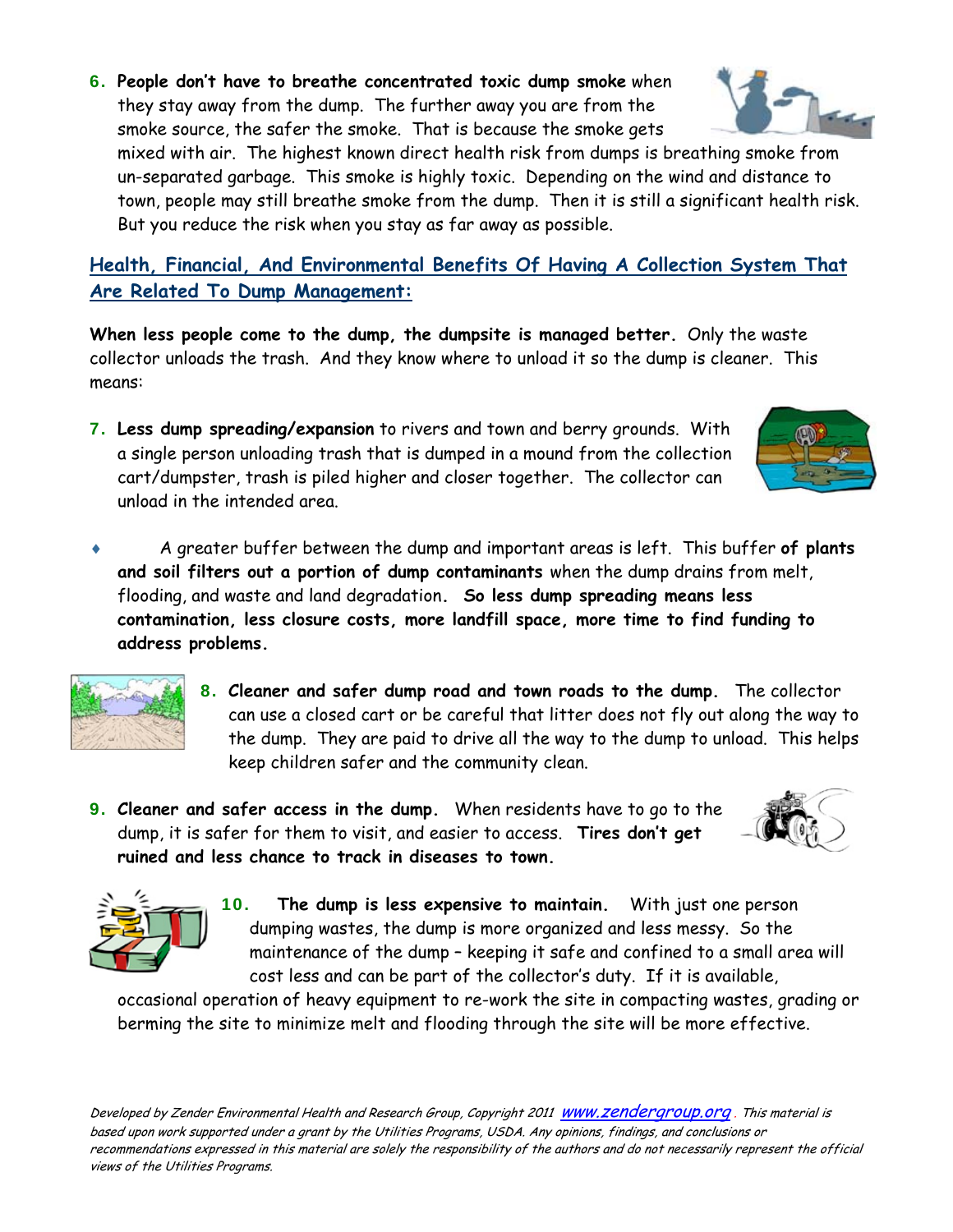Developed by Zender Environmental Health and Research Group, Copyright 2011 WWW.Zendergroup.org. This material is based upon work supported under a grant by the Utilities Programs, USDA. Any opinions, findings, and conclusions or recommendations expressed in this material are solely the responsibility of the authors and do not necessarily represent the official views of the Utilities Programs.

- 11. **More money!** The major funding sources for new or upgraded landfills require you to have a financially sustainable program. For example, USDA requires user fees before they fund any landfill work or heavy equipment purchases. You can charge residents for landfill use even without a collection program. But it is much easier to charge and track solid waste fees when you provide a clear service.
- 12. **Less danger of an out-of-control fire. With only an operator visiting the dump, there is less chance of an accidental fire.** There is an average of about 5 out-of control Village dump fires each year. These are fires where assistance is needed from agencies and can destroy homes and thousands of acres. The smoke is a significant health hazard to the community for the duration of the fire.
	- 13. **Easier for a salvage area to be started and/or maintained.** With a trash collection program, the household garbage is unloaded in a single, defined area. People can bring their bulk items to a separate metals storage and vehicle salvage area, and never have to contact the garbage

area. Maintenance of a separate salvage area will be easy because folks won't be dumping garbage in the area. Everyone will be using the collection system.

14. **Easier to separate out non-burnables that can cause toxic smoke.**  The collector can help to ensure that hazardous items like batteries and other electronics are not burned. They can place them in a separate site area, or preferably, they can be brought to covered storage

area/container for eventual backhaul. Keeping electronics out of the burnstream takes out metals like lead, cadmium, and mercury that can cause harm to people and fish. If these items are not burned they wont settle on the land and water, and people and animals won't breathe them. Plastics can also be separated because they are hazardous when burned. Plastics can be kept at the dump – covered or contained so they don't litter. If plastics aren't burned they do not harm the environment – but they do take up space.

> 15. **Easier to operate a recycling program.** Easy separation also applies to recyclable items. The collector can separate out toys in good shape, books, or other items that can be brought to a community recycle store so they stay in good shape. Or the household can separate their recyclables

and have them collected. You're likely to get better recycling participation if households don't have to transport recyclables—just leave them at their door.

16. Probably **less potential for the site to negatively affect birth outcomes.** A scientific study on babies born to mothers residing in rural villages found that dump sites ranked as being of high hazard (e.g. lots of exposure potential, poor management), and/or having high hazard contents (e.g. no separation of hazardous wastes) presented increased risks for slightly lower birth weight babies, slightly shorter pregnancies and, for those with high hazard contents—4.3 times greater risk for some non-life threatening birth defects.